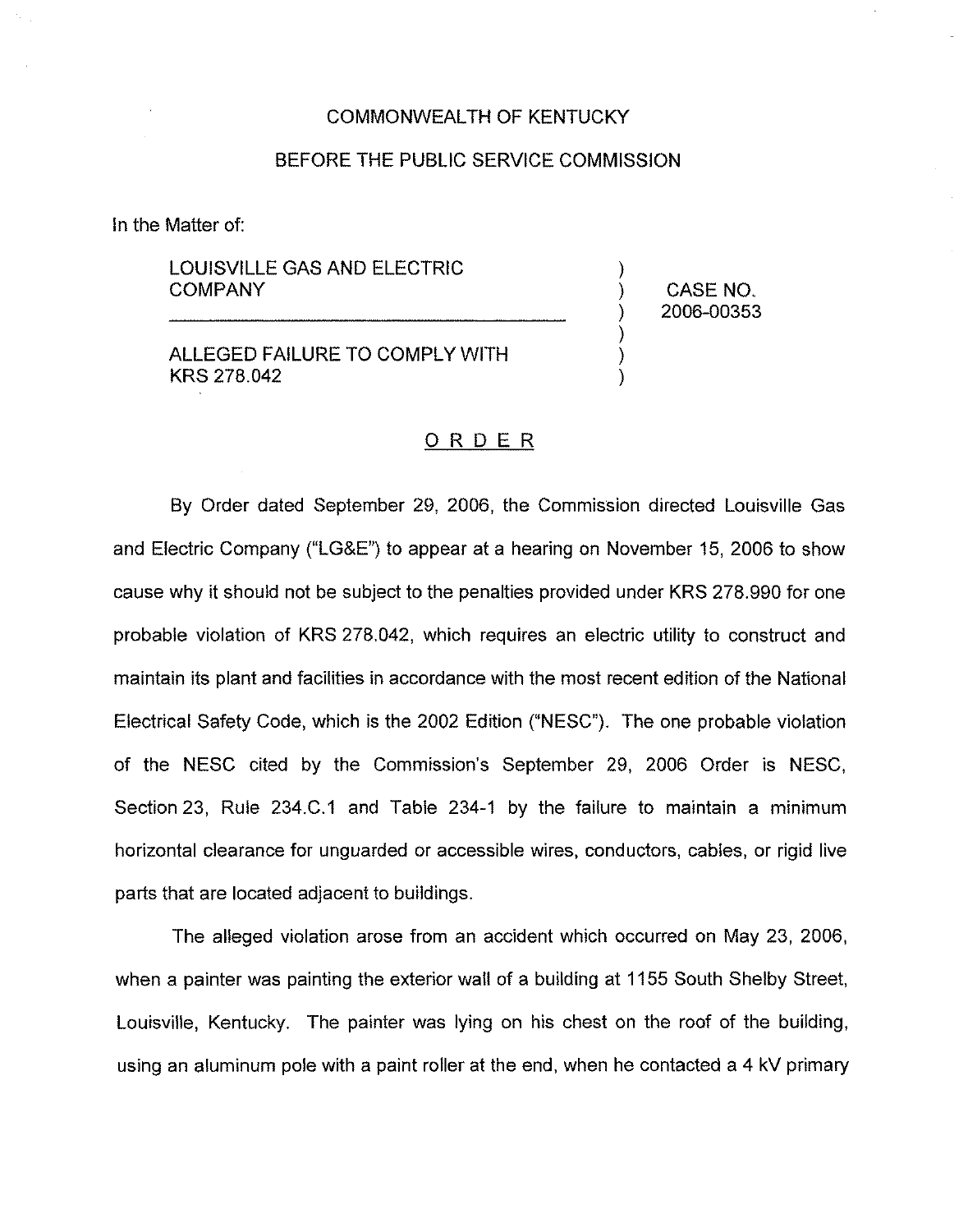conductor running parallel to the roof at a horizontal distance of 2 feet, 2 inches from the rooftop. The painter suffered fatal injuries.

LG&E filed an answer to the show cause Order and requested an informal conference, which was held at the Commission's offices on November 1, 2006. Those discussions led to the filing of a Stipulation of Facts and Settlement Agreement ("Stipulation") on December 11, 2006. The Stipulation, attached hereto as Appendix A and incorporated herein by reference, sets forth LG&E's agreement with the statement of facts contained in the Staff's Incident Investigation Report, which was appended to the Commission's September 29, 2006 Order. The Stipulation also discusses the remedial action to be taken by LG&E, and provides that LG&E will pay a civil penalty in the amount of \$2,500 in full satisfaction of the two probable violations.

Determining whether the terms of the Stipulation are in the public interest and are reasonable, the Commission has taken into consideration the comprehensive nature of the Stipulation and LG&E's willingness to inspect the clearance of each conductor and cooperate to achieve a resolution of this proceeding, Based on the evidence of record and being otherwise sufficiently advised, the Commission finds that the Stipulation is in accordance with the law and does not violate any regulatory principle. The Stipulation is a product of arm's-length negotiations among capable, knowledgeable parties, is in the public interest, and results in a reasonable resolution of all issues in this case.

IT IS THEREFORE ORDERED that:

1. The Stipulation is adopted and approved in its entirety as a complete resolution of all issues in this case.

Case No. 2006-00353

 $-2-$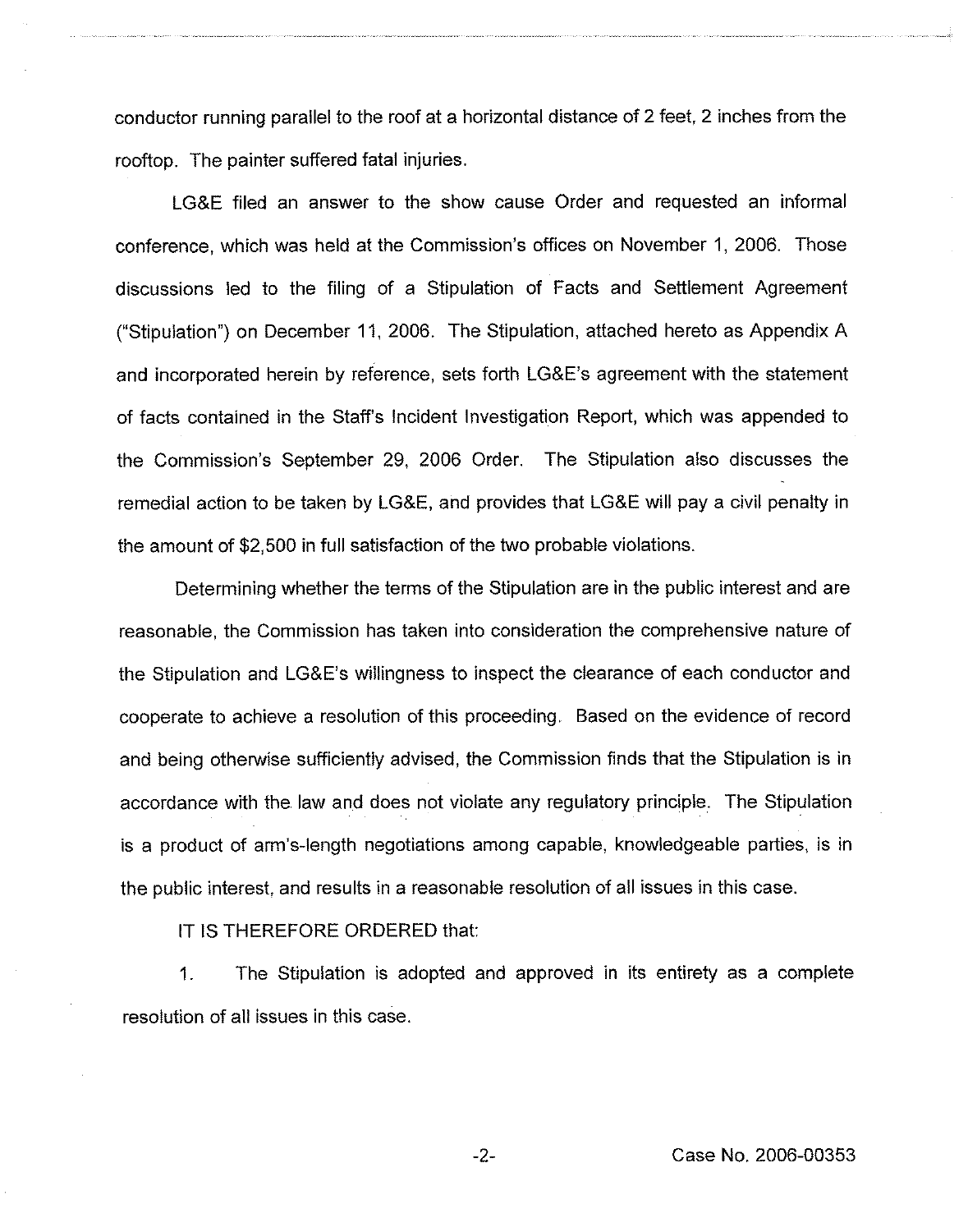2. LG&E shall pay \$2,500 as a civil penalty within 30 days of the date of this Order by cashier's check or money order payable to the Kentucky State Treasurer and mailed or delivered to the Office of General Counsel, Public Service Commission, 211 Sower Boulevard, Post Office Box 615, Frankfort, Kentucky 40602.

3. Upon payment of the \$2,500 civil penalty, this case shall be closed and removed from the Commission's docket without further Order of the Commission.

Done at Frankfort, Kentucky, this 5th day of January, 2007,

By the Commission

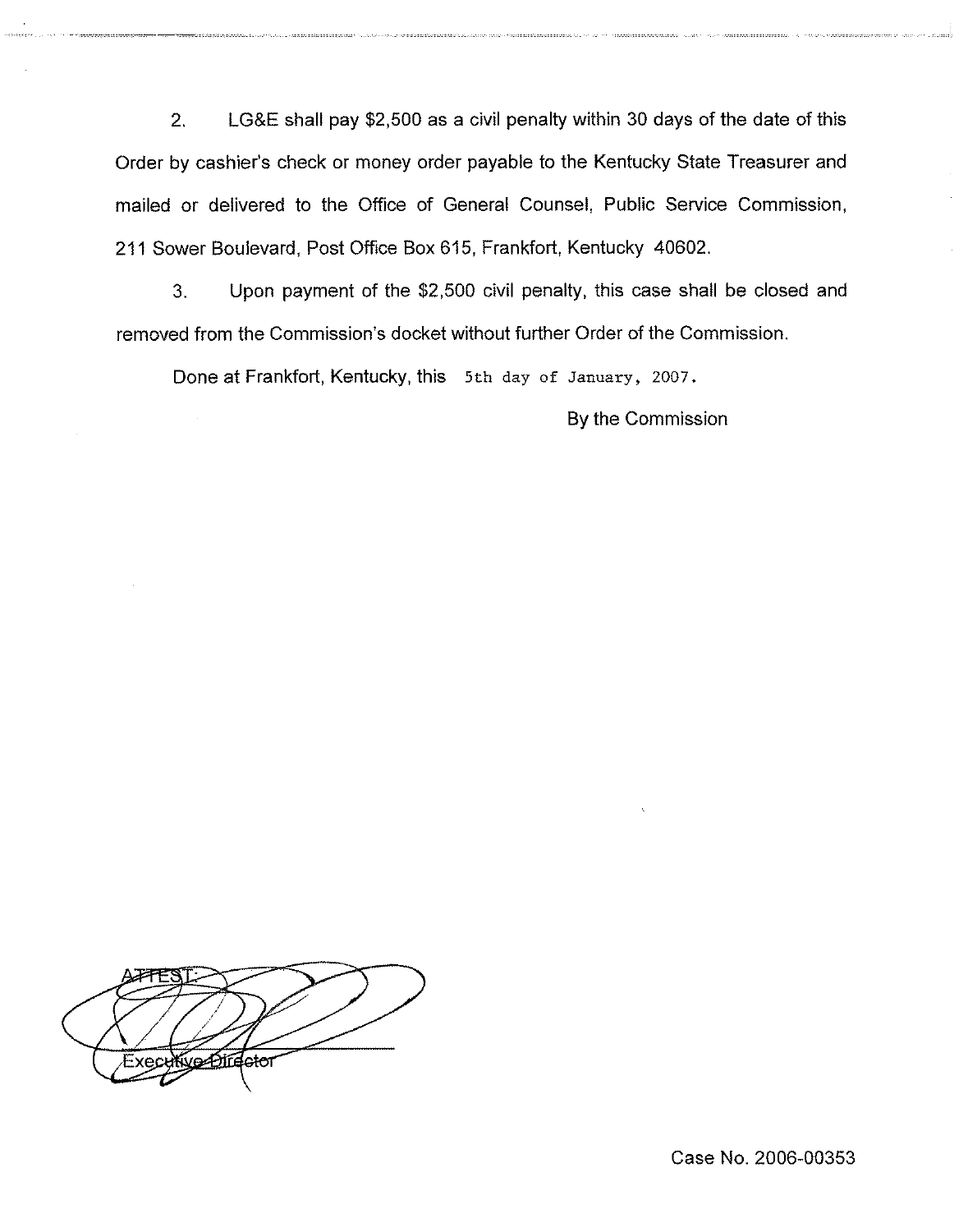## APPENDIX A

an di kacamatan di Kabupatén Bandarén Jawa Barat, Propinsi Jawa Barat, Indonesia.<br>Propinsi Jawa Barat, Jawa Barat, Indonesia.

# APPENDIX TO AN ORDER OF THE KENTUCKY PUBLIC SERVICE COMMISSION IN CASE NO. 2006-00353 DATED January 5, 2007.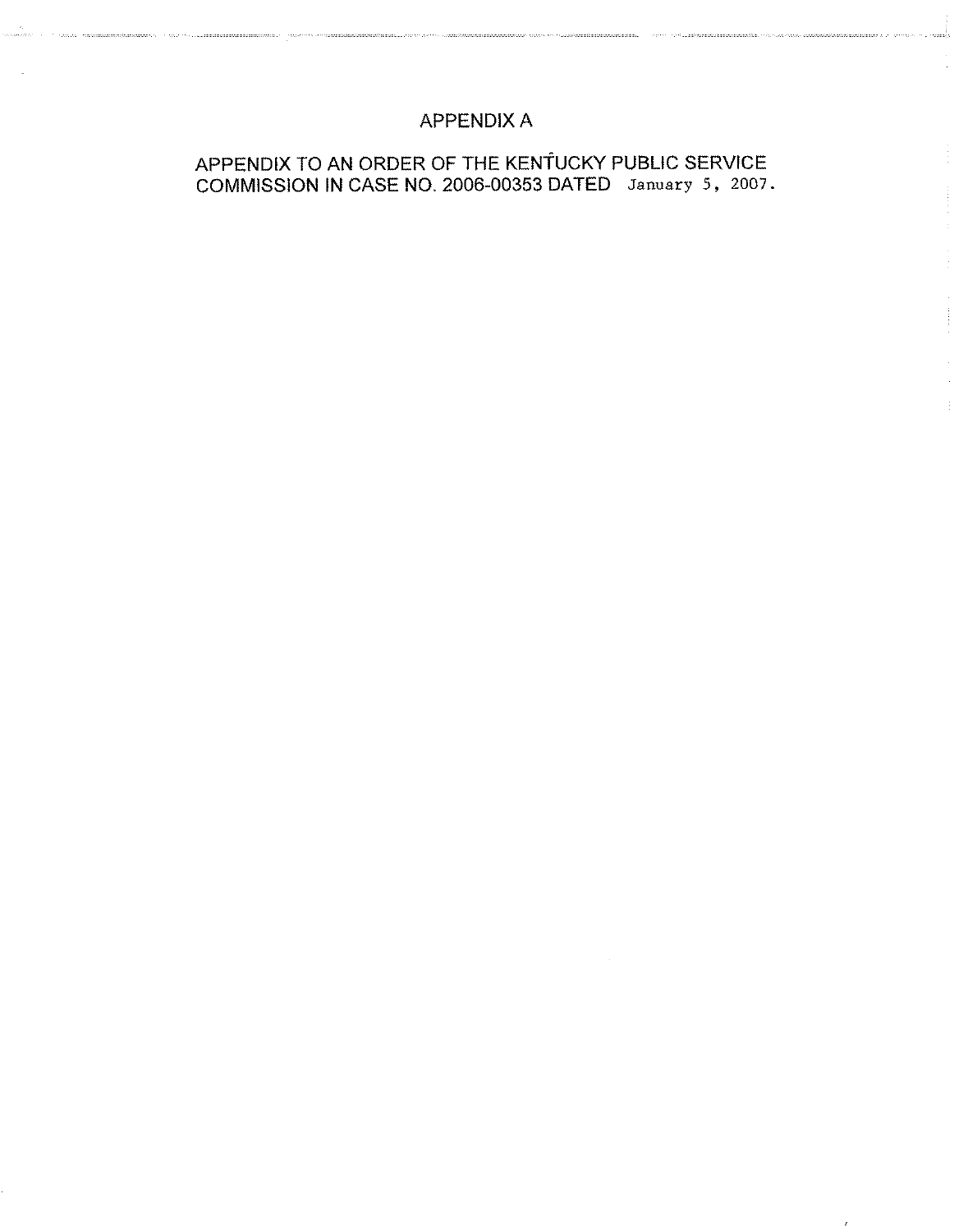### COMMONWEALTH OF KENTUCKY

#### BEFORE THE PUBLIC SERVICE COMMISSION

) )

) ) )

In the Matter of:

LOUISVILLE GAS AND ELECTRIC COMPANY

) CASE NO. 2006-00353

ALLEGED FAILURE TO COMPLY WiTH KRS 278.042

#### STIPULATION OF FACTS AND SETTLEMENT AGREEMENT

By Order dated September 29, 2006, the Commission initiated this proceeding to determine whether Louisville Gas and Electric Company ("LG&E") should be subject to the penalties prescribed in KRS 278.990 for one probable violation of KRS 278.042, which requires an electric utility to construct and maintain its plant and facilities in accordance with the most recent edition of the National Electrical Safety Code ("NESC"), which is the 2002 Edition.

The one probable violation of the NESC cited by the Commission's September 29, 2006 Order is MESC, Section 23, Rule 234.C.1 and Table 234-1 by the failure to maintain a minimum horizontal clearance for unguarded or accessible wires, conductors, cabies, or rigid live parts that are located adjacent to buildings.

The Commission's Order arose out of an incident which occurred on May 23, 2006, when a painter was painting the exterior wall of a building at 1155 South Shelby Street, Louisville, Kentucky. The painter was lying on his chest on the roof of the building, using an aluminum pole with a paint roller at the end, when he contacted a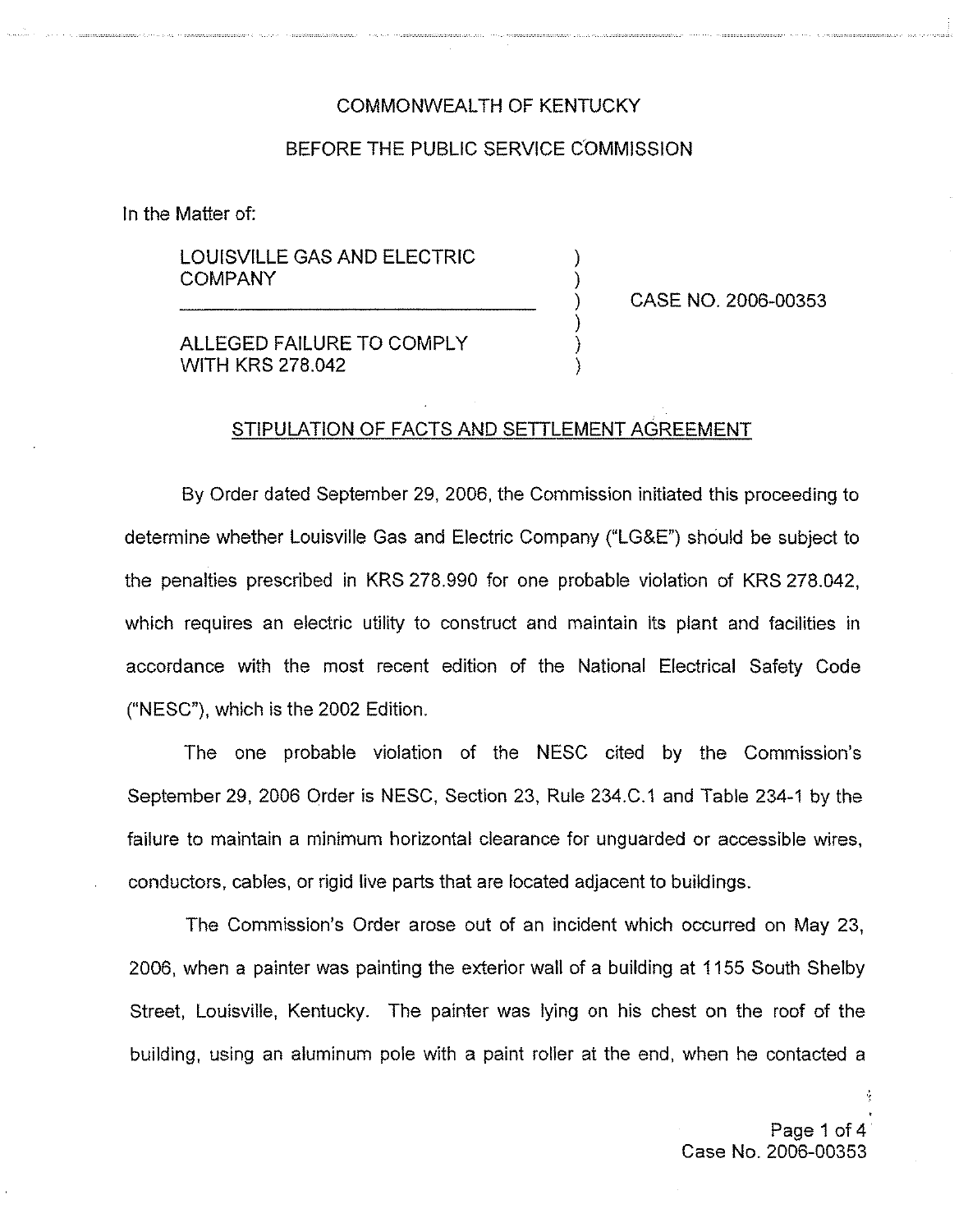4 kV primary conductor running parallel to the roof at a horizontal distance of 2 feet, 2 inches from the rooftop. The painter suffered fatal injuries.

On October 19, 2006, LG&E filed a response to the Commission's September 29, 2006 Order. LG&E's response denies that there was a willful violation of the MESC and denies that the 2002 Edition of the MESC is the version applicable to the 4 kV primary conductor with which contact was made. In response to LG&E's request for an informal conference, the Commission suspended the hearing that had been set for November 15, 2006, and scheduled an informal conference on November 1, 2006.

As a result of discussions held during the informal conference, LG8E and the Commission Staff submit the following Stipulation of Facts and Settlement Agreement ("Stipulation") for the Commission's consideration in rendering its decision in this proceeding:

1. LG&E agrees that the Staff's Incident Investigation Report ("Report"), Appendix A to the Commission's September 29, 2006 Order in this case, accurately describes and sets forth the material facts and circumstances surrounding the incident giving rise to the Order.

2. LG8E agrees to file a report by December 8, 2006, which will set forth the outline of a plan to identify all electric lines that are not in compliance with the horizontal clearance requirements of the applicable version of the NESC. Under LG8E's plan, all lines with a horizontal clearance not meeting the NESC currently in effect will be noted as points of interest, and each of those lines will subsequently be followed up to determine the date that the line was originally built or rebuilt so that the appropriate version of the NESC can be consulted to determine the applicable horizontal clearance.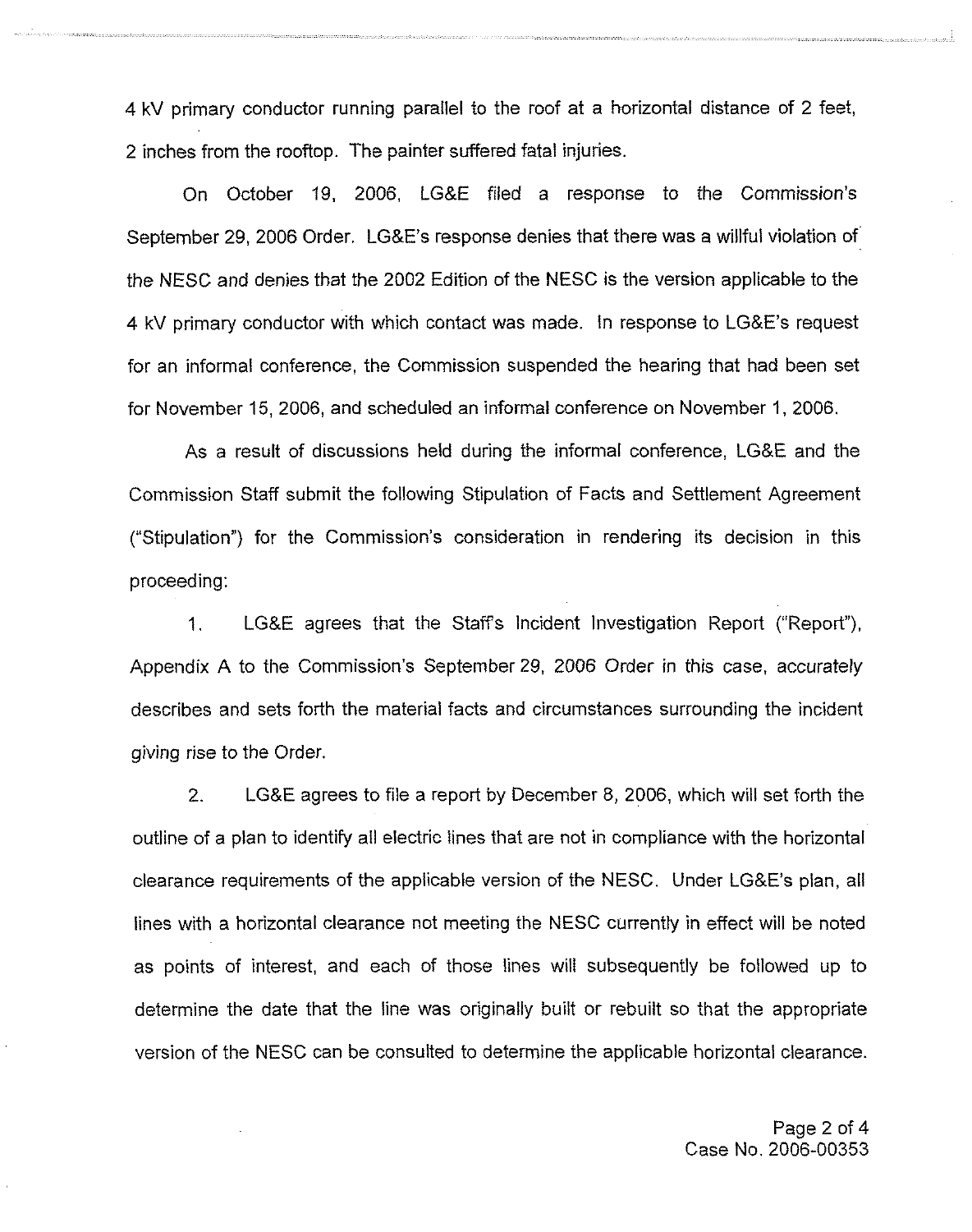The 4 kV line involved in this incident has been deenergized for two spans and will eventually be moved. LGBE has also issued in recent months internal bulletins which reemphasize MESC line clearances and the need for compliance therewith.

3. LG8E agrees to pay a civil penalty in the amount of \$2,500 in full settlement of this proceeding. The scope of this proceeding is limited by the Commission's September 29, 2006 Order to whether LG&E should be assessed penalties under KRS 278.990 for a willful violation of the NESC rules as made applicable under KRS 278.042. Neither the payment of the civil penalty, nor any other agreement contained in this Stipulation, shall be construed as an admission by LG&E of any liability in any legal proceeding or lawsuit arising out of the facts set forth in the Report, nor shall the Commission's acceptance of this Stipulation be construed as a tinding of a willful violation of any Commission regulation or NESC rule.

4. LG&E acknowledges its obligations and responsibilities to have all of its conductors in compliance with the minimum clearance standards as set forth in the applicable version of the NESC. LG&E's agreement to undertake the remedial action discussed herein shall not be deemed a waiver or exemption from any applicable MESC clearance standard.

5. In the event that the Commission does not accept this Stipulation in its entirety, LG8E and Staff reserve their rights to withdraw therefrom and require that a hearing be held on any and all issues involved herein, and that none of the provisions contained herein shall be binding upon the parties hereto, used as an admission by LG&E of any liability in any legal proceeding or lawsuit arising out of the facts set forth in the Report, or otherwise used as an admission by either party.